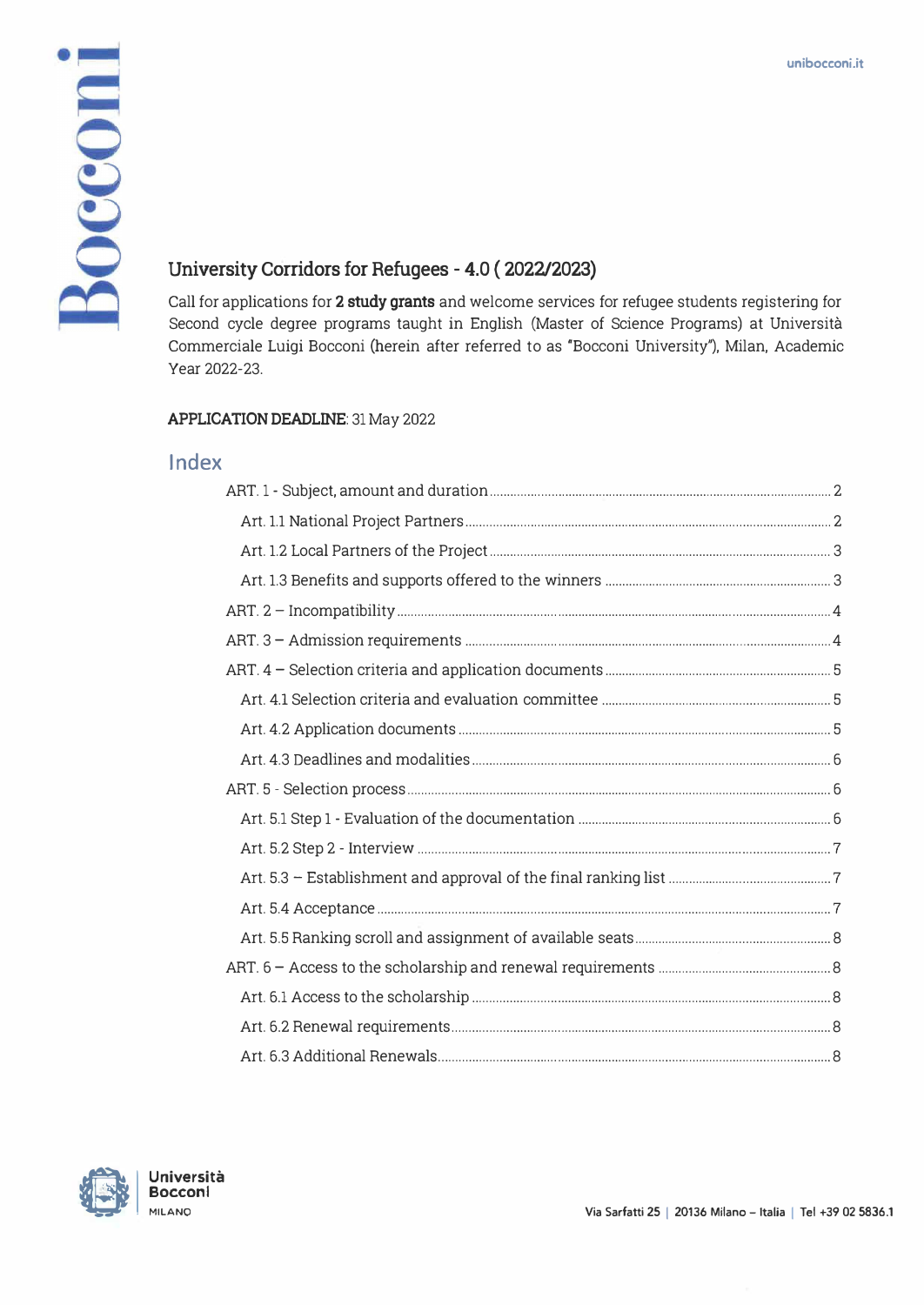| ART. 10 - List of the Second Cycle Degree taught in English (Master of Science Programs) |  |
|------------------------------------------------------------------------------------------|--|
|                                                                                          |  |
|                                                                                          |  |
|                                                                                          |  |
|                                                                                          |  |

## **ART. 1 - Subject, amount and duration**

The general objective of the University Corridors for Refugees - UNICORE 4.0 project is to promote the right to high education for refugees through study corridors from Niger, Nigeria, Cameroon, Malawi, Mozambico, Sud Africa, Zambia and Zimbabwe to Italy.

**Art. 1.1 National Project Partners** 

The project is jointly promoted by a consortium of partners:

- **United Nations High Commissioner for Refugees (UNHCR)**
- Caritas Italiana  $\sim$
- Diaconia Valdese
- Italian Ministry of Foreign Affairs and Intemational Cooperation (MAECI)
- Bocconi University
- All the other universities signing the cooperation agreement for the project "University ig. Corridors far Refugees - 4.0 (2022/2023)" (see art. 9)

The benefits are intended for holders of International Protection living in Niger, Nigeria, Cameroon, Malawi, Mozambico, Sud Africa, Zambia and Zimbabwe and admitted in a programme among those better specified at art.10

UNICORE 4.0 benefits are assigned for the A.Y. 2022-23. and 2023-24 Maintenance merit requirements and additional renewal conditions are listed in Art. 6.

The full list of the programs available at Bocconi University is specified in Art. 10.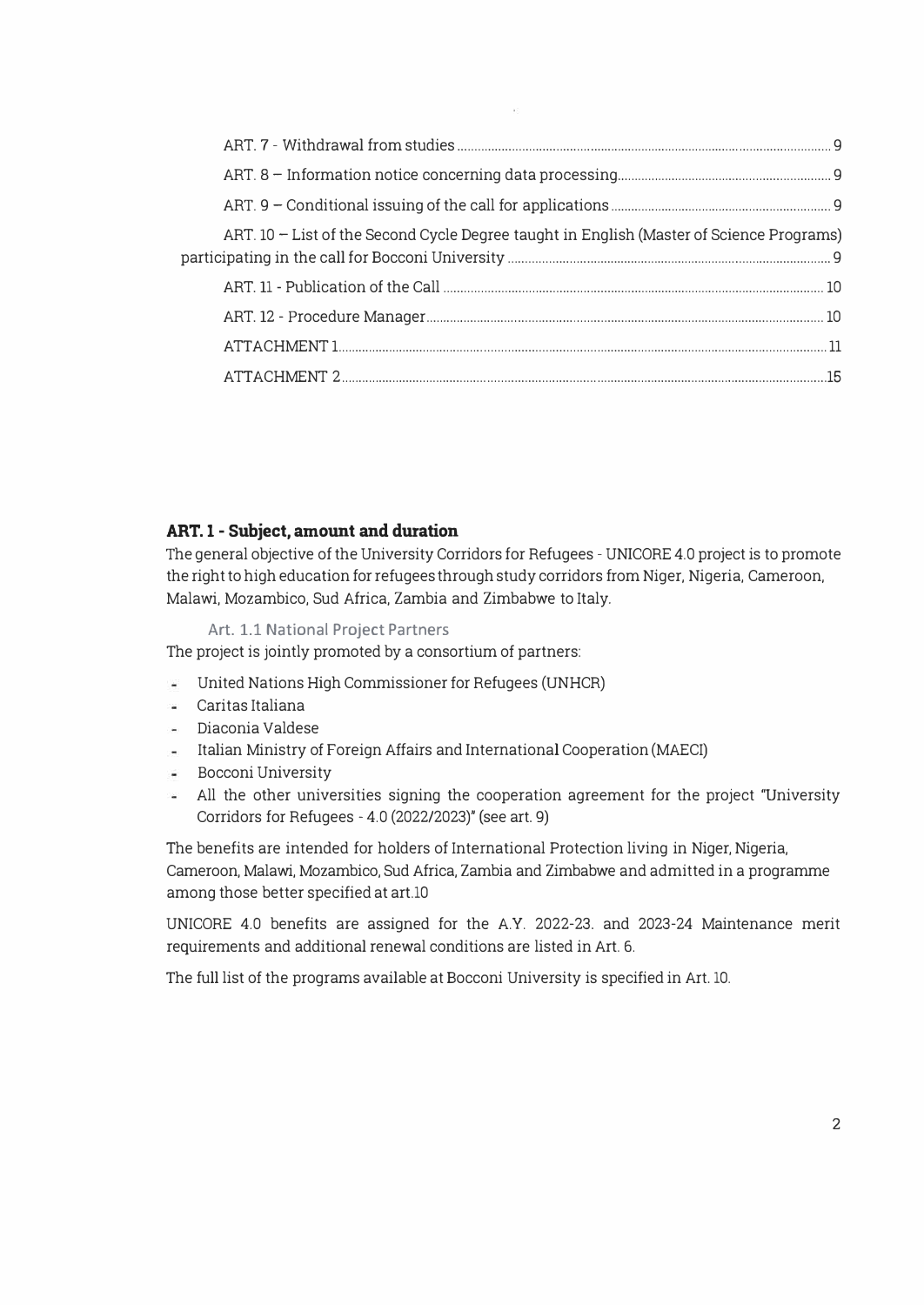#### Art. 1.2 Local Partners of the Project

Bocconi University will be supported in the project by two local partners: Caritas Diocesana and Diaconia Valdese. The support is conditional to the formation of a partnership with the above mentioned institutions

Art. 1.3 Benefits and supports offered to the winners

- Full coverage of the expenses to be faced before the arrival in Italy: flight tickets, Visa and preparation of supporting documents (CARITAS)

-  $\epsilon$  5,000 per year of study. Payments will be divided in bimestrial installments (e.g. paid each two months). Winners will be provided with more information upon enrollment. (BOCCONI UNIVERSITY)

- Free accommodation in one of our student dorms or student apartment in a shared room from August 2022 (BOCCONI UNIVERSITY)

- Meal card with two meals a day (reduced fee) from Monday to Saturday in our student canteens (BOCCONI UNIVERSITY)

- A personal Pc (BOCCONI UNIVERSITY)

- Enrollment in NHS (CARITAS AMBROSIANA/BOCCONI UNIVERSITY)

- Italian Course organized by the language center (BOCCONI UNIVERSITY)

- A psychological support through an affiliated partner where needed (BOCCONI UNIVERSITY)

- Additional monthly allowance up to  $\epsilon$  100 for each student (24 months) which will cover meals not included in the meal card, personal hygiene expenses and the monthly mobile subscription (DIACONIA VALDESE)

- Coverage of the administrative expenses for the issuing of the permit to stay for study reason (DIACONIA VALDESE)

- Coverage of the administrative expenses for the renewal of the permit to stay for study (DIACONIA VALDESE)

- Support for the bureaucratic procedure and for the access to local services (DIACONIA VALDESE)

- Mobile SIM card and first month of subscription (DIACONIA VALDESE)

- Guidance to the local and extra-academic services (DIACONIA VALDESE)

- Search for a matching family for opportunities of meeting and socialization (CARITAS AMBROSIANA)

-Dedicated educational and integration support for the length of the academic program (CARITAS AMBROSIANA)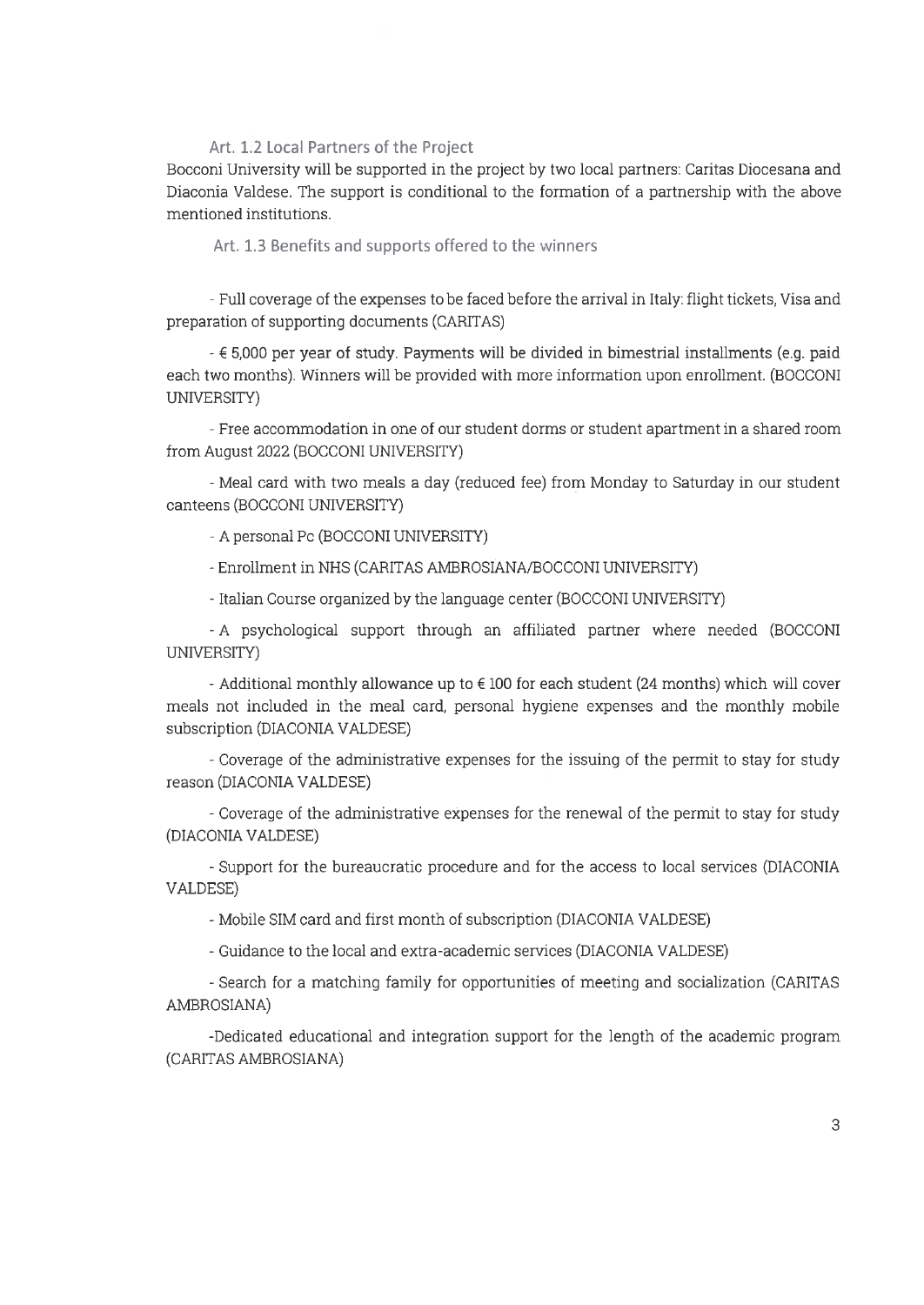The staff of the Students' Division of Bocconi University together with local students will be at the student's disposal for assistance in any bureaucratic step of the project.

The above mentioned academic benefits are applicable only to the beneficiaries of the scholarship and cannot be extended for any reason to relatives or third parties. The beneficiaries will not be able to apply for Family Reunification ("Ricongiungimento familiare") while being part of the UNICORE 4.0 program.

#### **ART. 2 - Incompatibility**

The UNICORE 4.0 study grants cannot be combined with:

- merit-based study grants/prizes issued by Bocconi University for the support of intemational students;
- study grants issued by the Ministry of Foreign Affairs and Intemational Cooperation (MAECI);
- CRUI grants for beneficiaries of intemational protection;
- study grants issued by foreign govemmental bodies or institutions, on the basis of agreements with Bocconi University, aimed at assisting the enrolment of intemational students at Bocconi University;
- Regional scholarship offered by Lombardy region (DSU).

#### **ART. 3 - Admission requirements**

Application is open exclusively to candidates who:

- are residing in Niger, Nigeria, Cameroon, Malawi, Mozambico, Sud Africa, Zambia and  $\mathbb{R}^{\mathbb{Z}}$ Zimbabwe and have been recognized the refugee status in these countries;
- hold a qualification valid for admission to the chosen Second Cycle Degree Programme by 31 **October 2022;**
- the degree should preferably be obtained in one of the abovementioned countries (Niger, Nigeria, Cameroon, Malawi, Mozambico, Sud Africa, Zambia and Zimbabwe) Unicore 4.0 is targeting. Altemately, applicants graduated from other countries can be considered, only if their degree title is issued by a higher education institution accredited in the country where the degree has been awarded. The qualification must as well consent the
- access to a second level degree course in the country of issuance. have a Grade Point Average (GPA) of at least 24/30 - referred to the Italian System. For the conversion of the average to the Italian grading system the official conversion formula of the
- Italian Ministry of Education will be used, as for  $\frac{attachment}{2}$  of this call
- $\frac{1}{2}$  the degree must not have been obtained before the year 2017; meet the specific admission requirements of the Second cycle degree program of interest; for
- more information about specific requirements see Art. 10;
- have never been enrolled before in a degree programs at any of the Partner Universities Proficiency in the English language is required.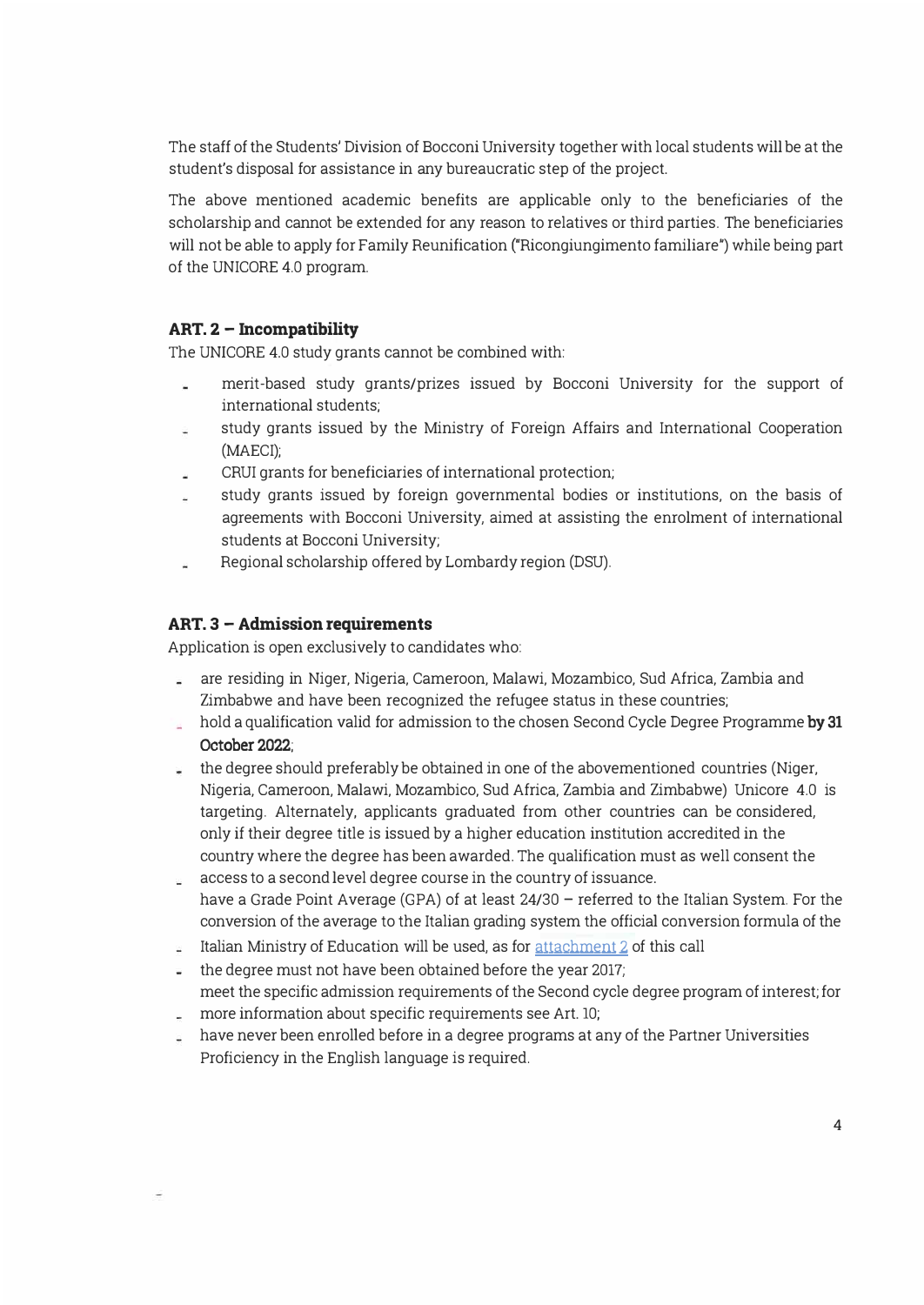## **ART. 4 - Selection criteria and application docwnents**

**Art. 4.1 Selection criteria and evaluation committee**  Candidates are selected on the basis of merit requirements.

For Bocconi University, the evaluation will be carried out by an Admissions Committee composed by the Students' Division Director and staff members, the Vice Rector for International Affairs, the Dean of the Graduate School and the MSc Program Director (depending on students' choices).

**Art. 4.2 Application documents** 

By **3**1 May 2022**,** candidates are required to submit the following documentation:

## **MANDATORY DOCUMENTS:**

- The application form (attachment 1).
- A copy of their currently valid Refugee Identity card issued in collaboration with UNHCR œ.
- An official certificate of the first level degree, issued by the awarding university, confirming the qualification required for admission to the chosen master programme.
- An officiai transcript of exams passed and relative marks.
- A curriculum vitae (CV): it must include all information related to the applicant (including education, knowledge of languages and IT skills, any past or current professional experiences and other generai information). There are no preferences regarding the type of curriculum vitae to subrnit (e.g. European format or others), however it has to be in English.
- A personal statement addressed to the Directors of the Master of Science programs you chose on your application: normally it should be around 1 to 2 pages (indicatively no more than 4000 characters, spaces included). If more than one choice is provided, one letter should be submitted, specifying the motivation for each Master of Science program in one file. We suggest you be honest and feel free to write also about yourself, describe your ambitions, individuality, skills and experiences.
- Applicants may be required to pass an online selection test administered by Bocconi University (or, alternatively, a GMAT/GRE score)

#### **NOT MANDATORY DOCUMENTS:**

- Letter/s of references (in English) written by supervisor/advisor supporting the student's application.
- Results of the GMAT/GRE test
- Any certificate of knowledge of foreign languages (i.e. English, Spanish, Chinese, Russian ... )
- Any other activities might be interesting for the Committee (e.g. internships, projects, papers, etc.)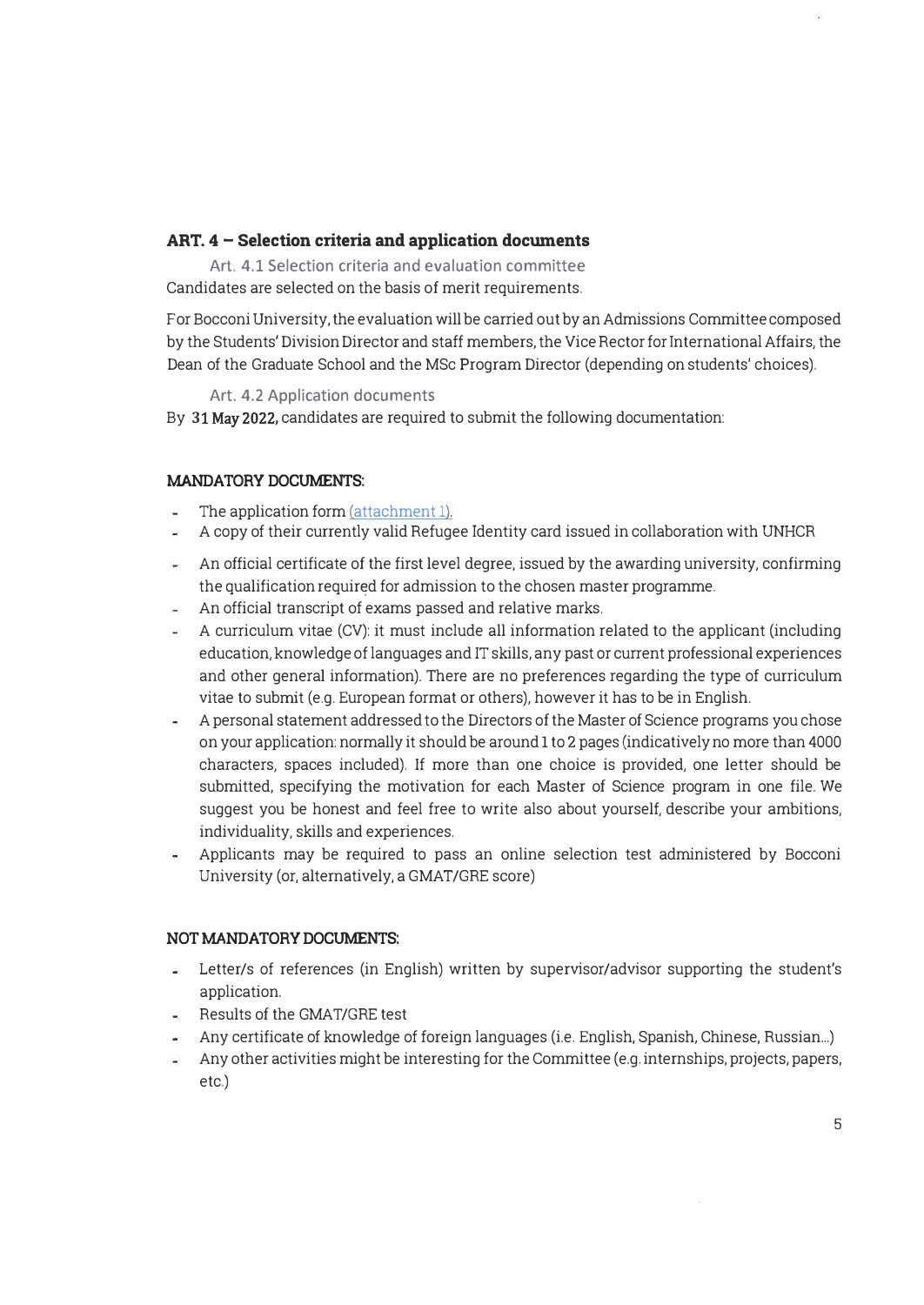All documents presented by applicants must be in English

All documents in any language other than English must be accompanied by a translation. During the application phase, the translation into English or Italian can be done directly by the candidate.

#### **Art. 4.3 Deadlines and modalities**

Applications, along with the documents listed in article 4.2 can be submitted from the day after the publication of this call to 31 May 2022 at 12:00 pm (Italian Official Time, GMT+1), exclusively via email to the fallowing email address: refugees@unibocconi.it

The email must bear as object: UNICORE 4.0 and the name and surname of the candidate.

For further information or guidance, candidates can contact Bocconi Admissions Office,

Telephone: (+39) 025836.2194/2471 from Monday to Friday 9.00 a.m. - 4.00 p.m. (Italian Officia! Time) or send an email to refugees@unibocconi.it

Applications that are not properly filled in or complete with all the required documentation will not be accepted. Applications cannot be submitted on paper, by fax or to an email box different from the above mentioned one.

Far Bocconi University, candidates are allowed to apply far maximum **two programs** in arder of preference. It is possible to apply for a maximum of two different universities.

#### **ART. 5 - Selection process**

The application process is divided into two steps:

- Step 1: preliminary evaluation of the documentation
- Step 2: interview with the admissions committee (see art.4.1)
- Step 3 (if needed): interview with the Program Directors of candidate's subsequently choices in case he/she is not eligible for his/her first choice

**Art. 5.1 Step 1 - Evaluation of the documentation** 

The Admissions Committee will evaluate the documentation according to the fallowing criteria:

- academic background and Grade Point Average (score: 0-20);
- evaluation of CV: professional experience and personal skills (score: 0-10);
- coherence between previous studies and selected Second Cycle Degree programme (Master of Science Program) (score: 0-10).

Candidates receiving a score of less than 25 will not be admitted to phase 2 of the selection process. Candidates admitted to Step 2 will be notified by email by 20 **J**une 2022.

Candidates must hold a certificate of English proficiency at level B2 of the Common European Framework of Reference far Languages. The English language competence of candidates who do nothold the above mentioned certificate will be assessedduring the interview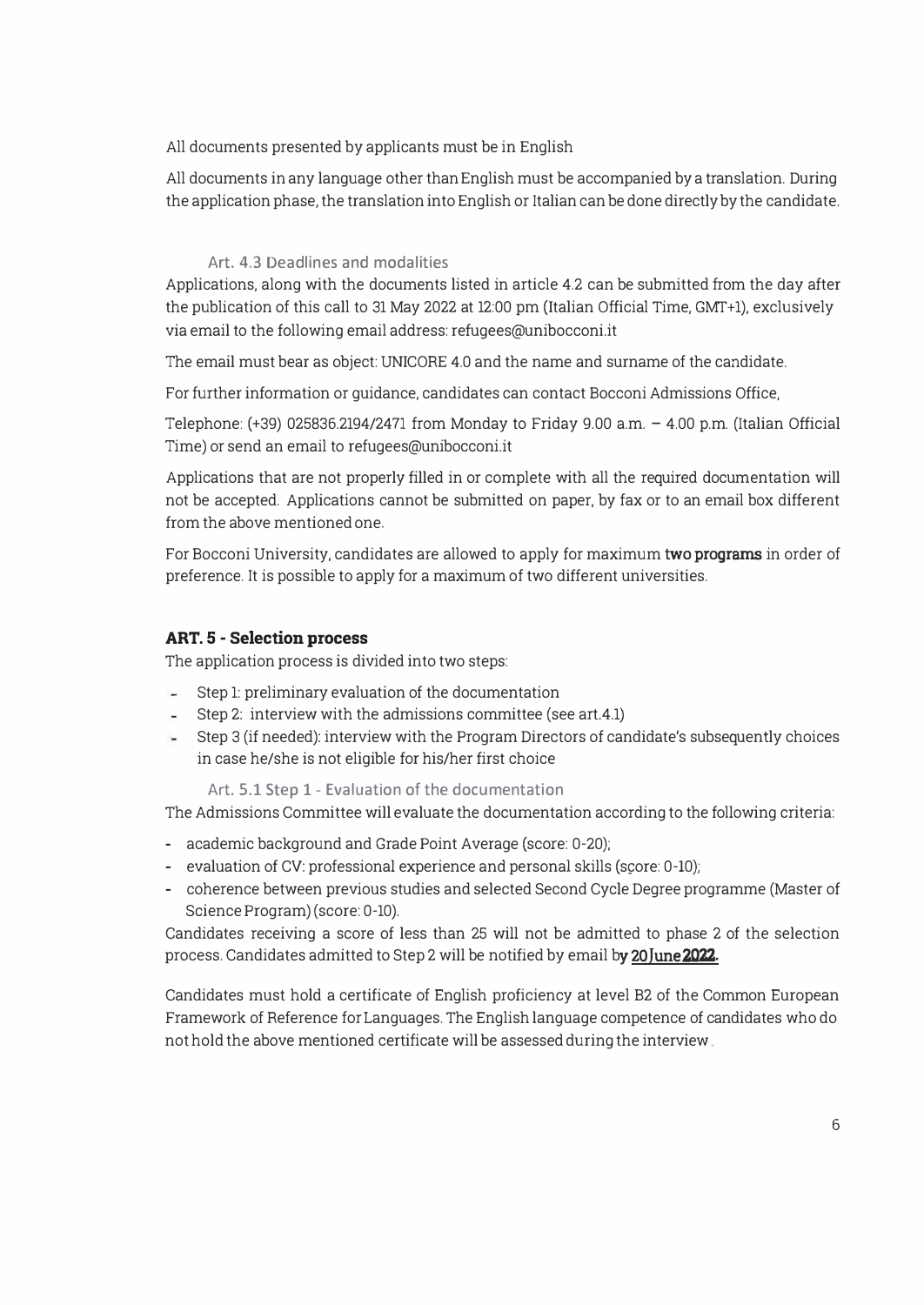#### **Art. 5.2 Step 2 - lnterview**

The interviews will be conducted via web on services such as Skype, Google Hangouts or Whatsapp. Candidates admitted to step 2 will be interviewed by the Admissions Committee, who will evaluate their technical skills, competence on the subject as well as their mastering of the English language. Interviews will be graded on a scale of 40 points.

Interviews will take place starting from the week of **21 June 2022.** 

Candidates will be notified by email about the date and time of their interview.

Candidates are requested to come to the interview withthe Refugee Identity Cardused during the online application. A third party will be present at during the interview for the identification of the candidate and to supervise that the candidate is always alone in the roomwhile the interview is being conducted.

Candidates with disabilities who need assistance during the interview must specify the type of disability they have and the kind of support they need in the application form. In this case, an officia! disability certificate is also requested.

Art. 5.3 – Establishment and approval of the final ranking list Candidates who will score less than 50/80 points will not be included in the final ranking. Candidate rankings are drawn up by the Admissions Committee, summing up the results of the two phases. The rankings are organized in decreasing order of points.

Only in the case that the list of eligible candidates does not include representatives of the two genders, the seats can be awarded to two representatives of the same gender.

For equal points, preference will be given to the younger candidate.

The list of eligible applicants for Bocconi University, including the ones not selected for the available seats, will be published **by 1<sup>5</sup> July 2022** onwww.universitycorridors.unhcr.it In this list, refugee ID card number or ration number card of PoR, instead of full name, will be used to identify the eligible applicants and the ones not selected.

Winners will be notified by email by **1<sup>5</sup> July 2022.** 

#### Art. 5.4 Acceptance

Thewinner candidates must reply to the University communication accepting the scholarship **by 10 days from the reception.** Failing to previde a feedback by the given deadline will cause the loss of the benefits.

**By accepting the scholarship, candidates fully accept without reserve UNICORE 4.0 project support and financial benefits at the conditions established in this call for applications.** With the acceptance candidates also confirm under theirown full responsibility that they do not fall within any of the conditions of incompatibility established in article 2 of this call for applications.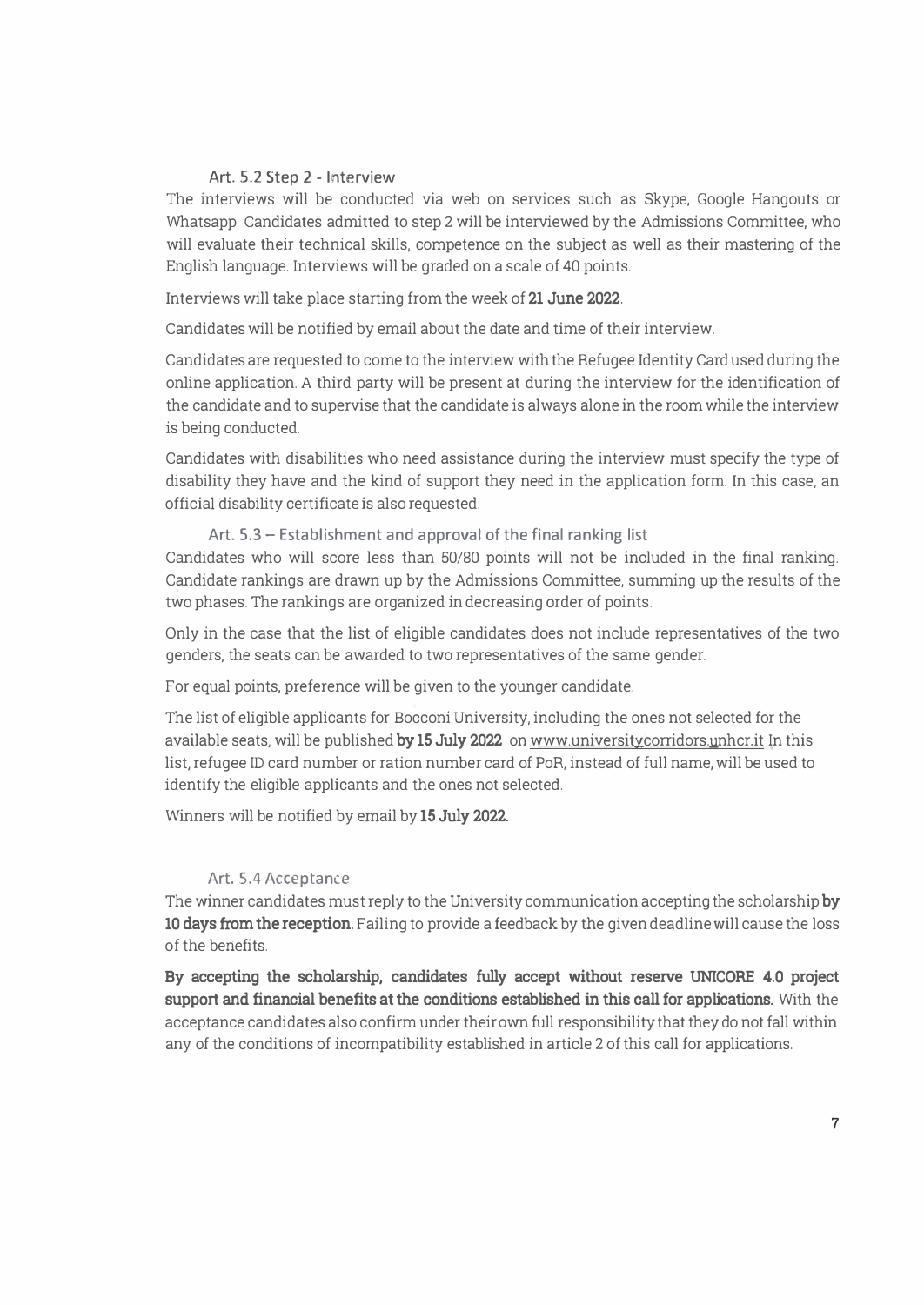Candidates will receive from Bocconi Admissions Office detailed information about the procedure to follow in arder to complete the enrolment.

Candidates selected for the UNICORE 4.0 project support and financial benefits are not automatically enrolled in the chosen Second cycle degree Programme (Master of Science). Candidates must comply with the applicable provisions and deadlines, including enrollment regulations, established by the Memorandum issued by the Italian Ministry of University and Research, conceming foreign students' access to university degree programs.

More specifically, upon their arrival in Italy, to complete the enrolment process, candidates selected as winners will have to submit to Bocconi Adrnissions Office the following documents:

- the original bachelor's degree certificate, or its certified copy, legalized by the competent Italian embassy/consulate, along with its translation in Italian and "dichiarazione di valore in loco";
- the original transcript of records, legalized by the competent Italian embassy/consulate, along with its translation in Italian.

Art. 5.5 Ranking scroll and assignment of available seats Candidates selected as winners can withdraw by sending an e-mail to refugees@unibocconi.it

In case a candidate winner of the scholarship will withdraw by **25** July **2022,** the scholarship will be allocated to the next eligible candidate in the gender-based ranking.

If after having scrolled all the rankings, seats will still be available, Bocconi University reserves the right of searching tor eligible candidates from other rankings issued by the Universities partners of the project. Potential candidates must undergo any additional selection process that Bocconi University will consider appropriate, in arderto verify the specific entry requirements.

## **ART. 6 - Access to the scholarship and renewal requirements**

#### Art. 6.1 Access to the scholarship

Winners will receive detailed information on how to access to the benefits by e-mail.

Art. 6.2 Renewal requirements

- First year: by 10 August 2023: 18 CFU/credits. îн.
- Second year: by 10 August 2024: 54 CFU/credits.

Students are required to graduate by the last session available for their matriculation year, e.g. April 2025

#### Art, 6.3 Additional Renewals

The students who do not succeed to complete the Master Programme (by graduating by April 2025) can request an extension of up until a year at the same conditions. The request must be submitted to Bocconi Funding, Fees and Housing Office by the end of December 2024.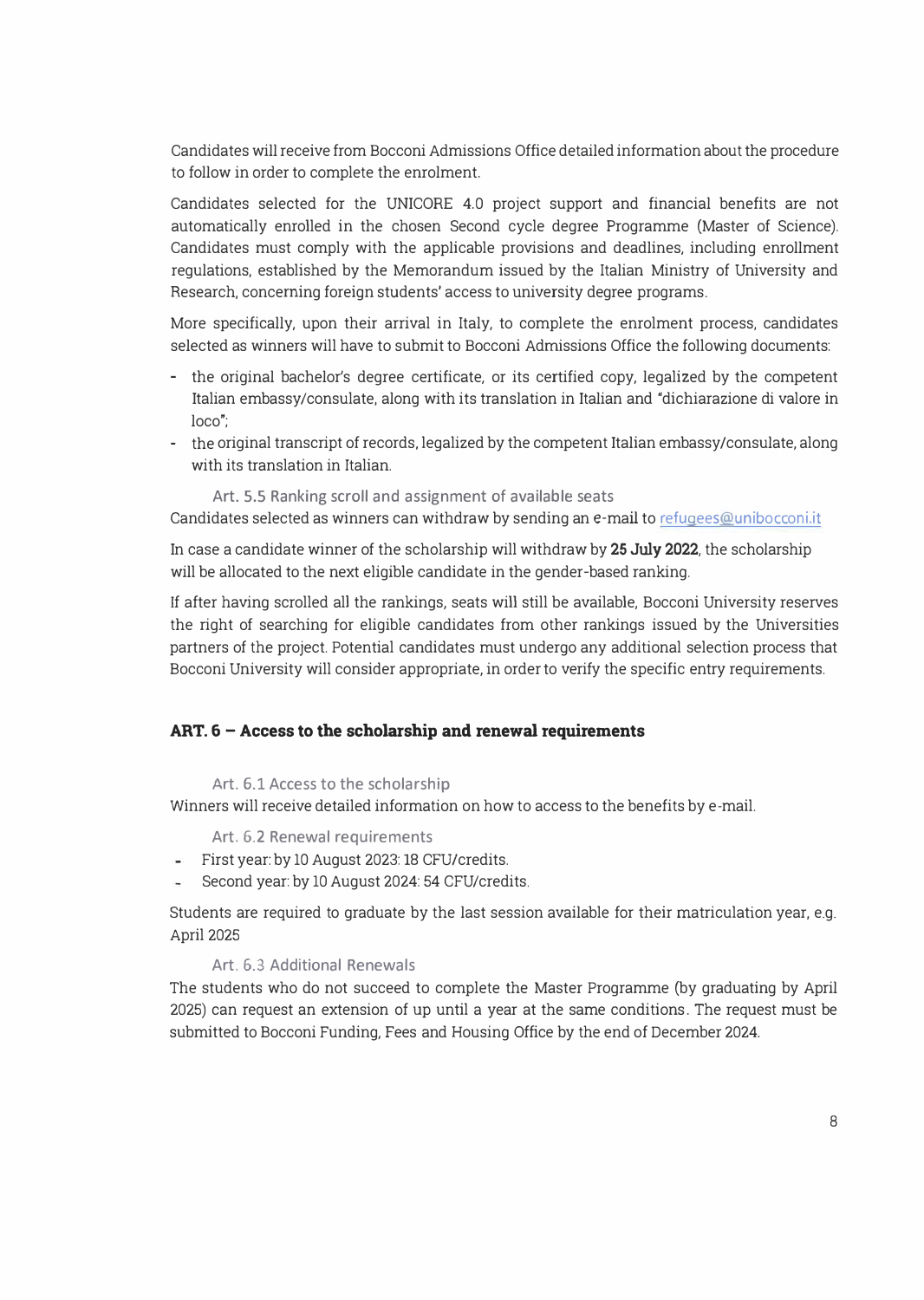# **ART. 7 - Withdrawal from studies**

Winners who, after the enrollment, later decide to leave the program and the University, need to do so by notifying the university and UNHCR via email. The students who abandon the program will loose entitlement to all the support and benefits mentioned in Art. 1.4 and will be requested to return all the devices provided.

## **ART. 8 - Information notice concerning data processing**

Persona! data collected are processed as described in the "Regolamento di attuazione delle norme in materia di protezione dei dati personali" available at: https://www.unibocconi.eu/wps/wcm/connect/Bocconi/SitoPubblico EN/Navigation+ Tree/Hom e/About+Us/Statute+Requlations+and+Documents/Data+Protection+Regulation+GDPR//?key=fo **oter** 

Persona! data collected are also processed in compliance with UNHCR Data Protection Policy available at https://www.refworld.org/docid/55643cld4 html and its guidance available at https://www.refworld.org/docid/5b360f4d4.html

The Administration reserves the right to verify the truth of the information provided. Without prejudice to the penal sanctions of article 76 of Italian Presidential Decree no. 445/2000, in the event of fraudulent information being discovered as a result of such verification the applicant will forfeit the right to the study grant.

The candidates will also give consent to publish the refugee ID card number or the ration number card of *PoR* in the list of admitted candidates and the final ranking list both on the website: **www.universitvcorridors.unhcr.it** 

## **ART. 9 - Conditional issuing of the cali for applications**

The implementation of the project and the assignment of the expected benefits are subordinate to the signing of the cooperation agreement and its addendum for the project "University Corridors for Refugees 4.0" (Cameroon, Niger and Nigeria, 2021-2023) among the parties listed in Art. l.

Additionally, this call might be suspended or modified in accordance with the developments of the legal and epidemiologica! framework of the health emergency known as "Coronavirus" or "SARS-CoV-19".

# **ART. 10 - List of the Second Cycle Degree taught in English (Master of Science Programs) participating in the cali for Bocconi University**

The Master of Science programs taught in English at Bocconi University that are participating in the call are:

- Management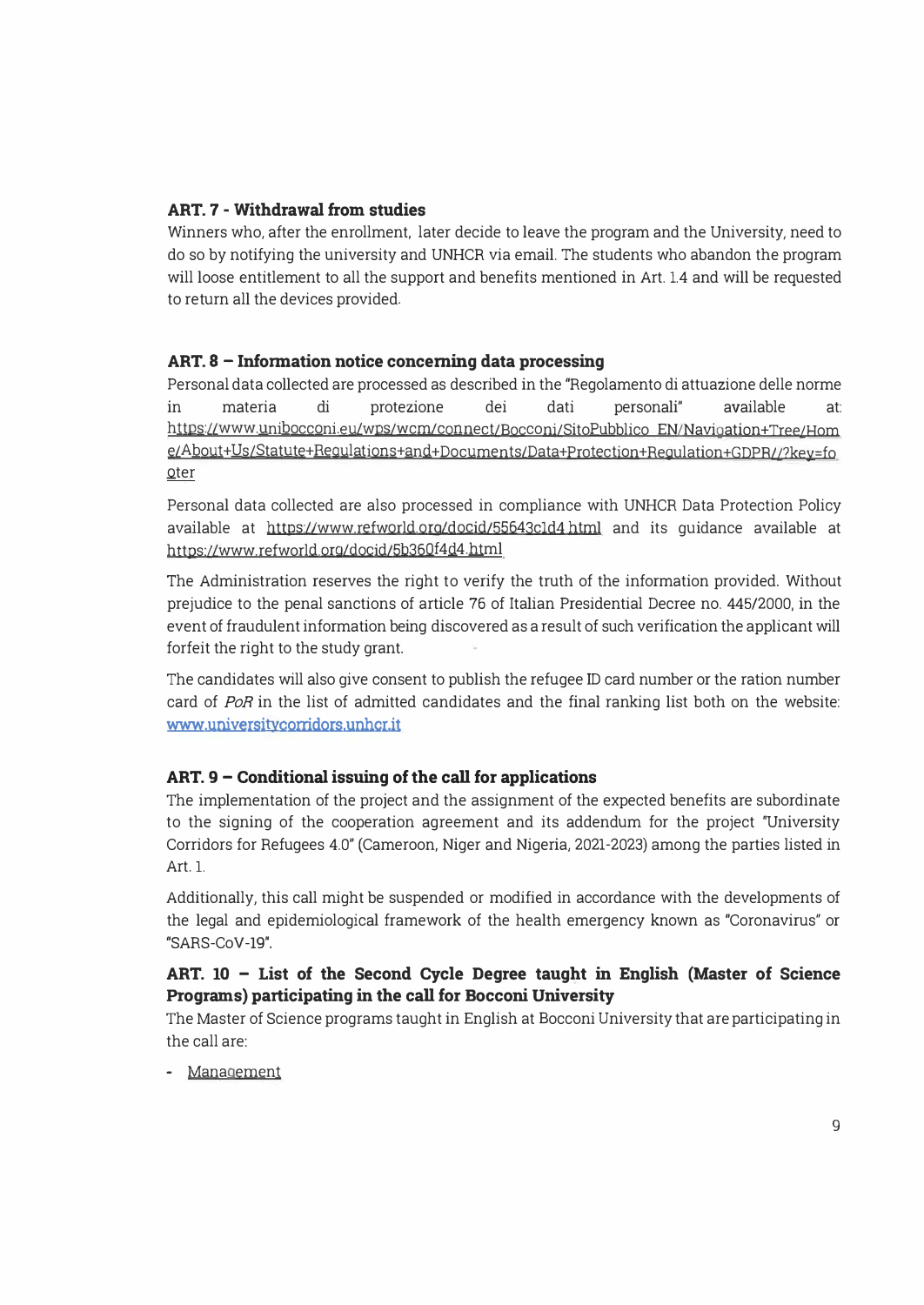## - Marketing Management

- Economics and Management of Government and International Organizations

Any candidate may opt for maximum two Programs.

Candidates could be considered for additional programs (complete list at www.unibocconi.eu/graduateprograms) in case their profile better fits with those alternatives.

## **ART. 11 - Publication of the Call**

The present call and the 2 attachments will be published on the official University Register and on the website www.universitycorridors.unhcr.it. The project is also presented at https://www.unibocconi.eu/wps/wcm/connect/Bocconi/SitoPubblico\_EN/Navigation+Tree/Hom e/programs/master+of+science/Guidance+Activities/unicore

## **ART. 12 - Procedure Manager**

In compliance with the provisions of Law no. 241/1990, art.5, the person in charge of the procedure at the present call is Riccardo Taranto, Managing Director

Milano, March 29 2022

Managing Director

(Riccardo Taranto)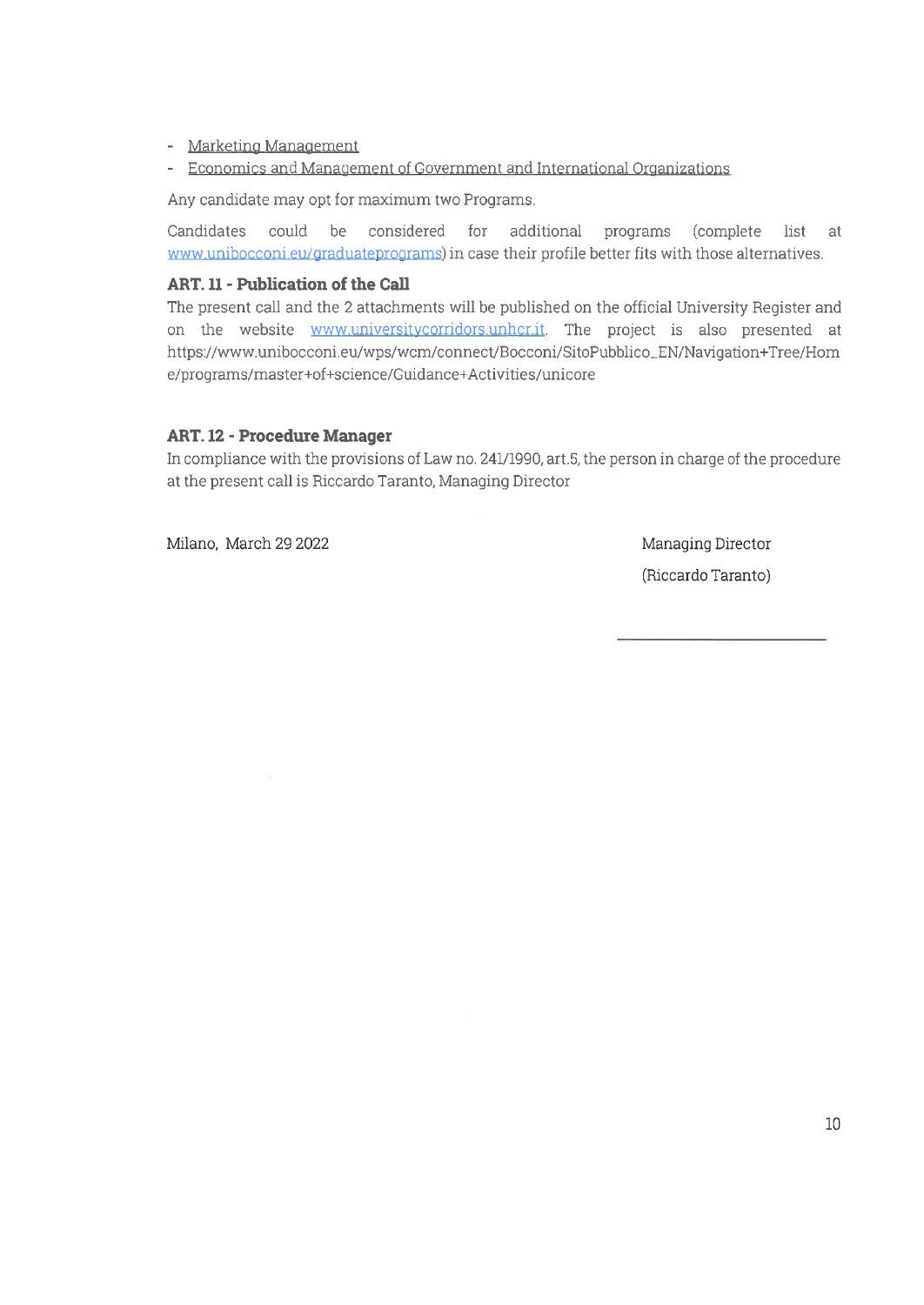# **ATTACHMENT1**

# BOCCONI UNIVERSITY UNICORE 4.0 APPLICATION FORM ACADEMIC YEAR 2022/2023

Please complete this application form in capital letters and send it, together with all the other documents required (please see the checklist at page 3), exclusively via email to refugees@unibocconi.it

| PERSONAL INFORMATION                                   |
|--------------------------------------------------------|
| LAST NAME:                                             |
| NAME:                                                  |
| DATE OF BIRTH:                                         |
| PLACE OF BIRTH:                                        |
| CITIZENSHIP:                                           |
| <b>GENDER:</b>                                         |
| REFUGEE ID CARD NUMBER:                                |
| RATION CARD NUMBER OF THE UNHCR PROOF OF REGISTRATION: |
| <b>MOBILE PHONE:</b>                                   |
| $EMAII$ .                                              |

#### **MASTER** of. SCIENCE PROGRAM/S OF **INTEREST** (up to 2 choices, please indicate your order of preference using numbers from 1 to 2, where 1 is your preferred program)  $\Box$  Management  $\Box$  Marketing Management  $\Box$  Economics and Management of Government and International Organizations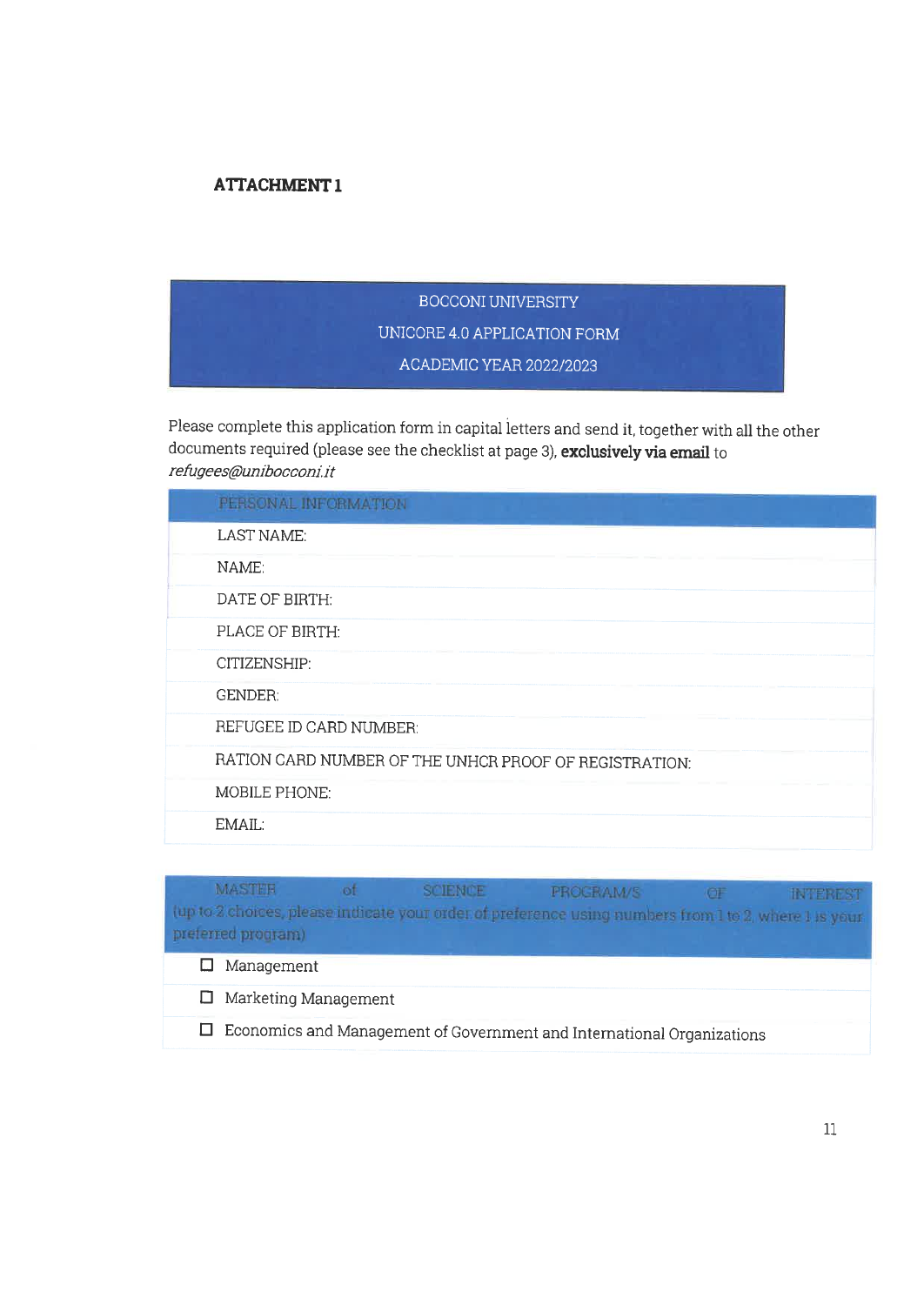| <b>HAVE</b><br><b>YOU</b><br>yes, please list their names) | <b>APPLIED</b> | FOR | OTHER | <b>UNIVERSITIES?</b> |
|------------------------------------------------------------|----------------|-----|-------|----------------------|
|                                                            |                |     |       |                      |
|                                                            |                |     |       |                      |
| З.                                                         |                |     |       |                      |

# EDUCATION - SECONDARY SCHOOL DIPLOMA

SECONDARY SCHOOL NAME:

SECONDARY SCHOOL CITY:

SECONDARY SCHOOL COUNTRY:

DATE OF FIRST ENROLLMENT:

TYPE OF DIPLOMA (e.g. National secondary school diploma, IB Diploma, British qualifications...):

FINAL GRADE OF DIPLOMA (grade obtained out of maximum grade achievable):

## EDUCATION - BACHELOR DEGREE

**UNIVERSITY NAME:** 

UNIVERSITY CITY:

UNIVERSITY COUNTRY:

DATE OF FIRST ENROLLMENT:

FIELD OF STUDY (e.g. mathematics, economics, management, law ....):

NAME OF DEGREE (e.g. Bachelor of Science in Economics):

DATE OF GRADUATION (if already graduated):

GRADUATION GRADE (if available, including minimum and maximum score achievable):

EXPECTED GRADUATION DATE (if not graduated yet):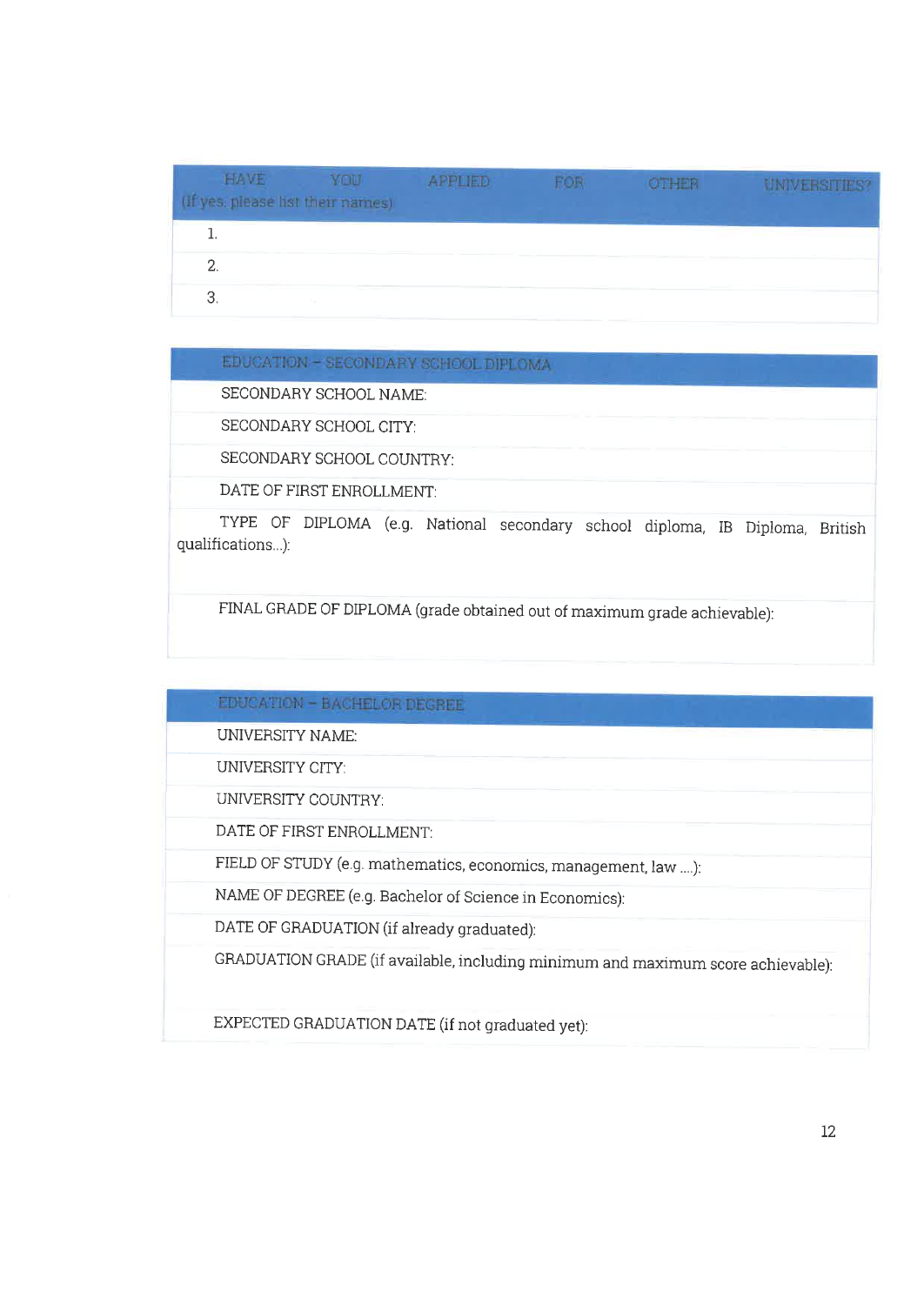# CHECK LIST OF REQUIRED DOCUMENTS

- □ COPY OF CANDIDATE'S PASSPORT/REFUGEE ID CARD
- □ CANDIDATE'S PASSPORT-SIZE PHOTO
- $\Box$  OFFICIAL TRANSCRIPT OF EXAMS PASSED AND RELATIVE MARKS
- **C CURRICULUM VITAE**
- **O** MOTIVATIONAL LETTER
- $\Box$  COPY OF BACHELOR DEGREE (if available)
- □ ADDITIONAL NON-COMPULSORY DOCUMENTS (e.g. reference letters, certificates of English/foreign languages, GMAT/GRE test score, internship letters/certificates...)

| <b>ENGLISH REQUIREMENTS (one of the following)</b>                             |
|--------------------------------------------------------------------------------|
| UNIVERSITY QUALIFICATION (OR SECONDARY SCHOOL DIPLOMA) AWARDED IN ENGLISH<br>ப |
| □ ENGLISH EXAM AT B2 LEVEL (OR HIGHER) PASSED IN A UNIVERSITY COURSE           |
| A CERTIFICATE OF ENGLISH PROFICIENCY AT LEVEL B2 OF THE COMMON EUROPEAN        |
| FRAMEWORK OF REFERENCE FOR LANGUAGES (see Bocconi website for further details) |
| $\Box$ DUOLINGO ENGLISH TEST (minimum 110)                                     |
| ENGLISH MOTHER TONGUE (by passport)<br>□                                       |

The English language competence of candidates who do not hold one of the above-mentioned certificates will be assessed during the interview.

(Only for candidates with disabilities, who are required to attach an official certificate of disability) I declare to have the following disability

and I request the following support during the interview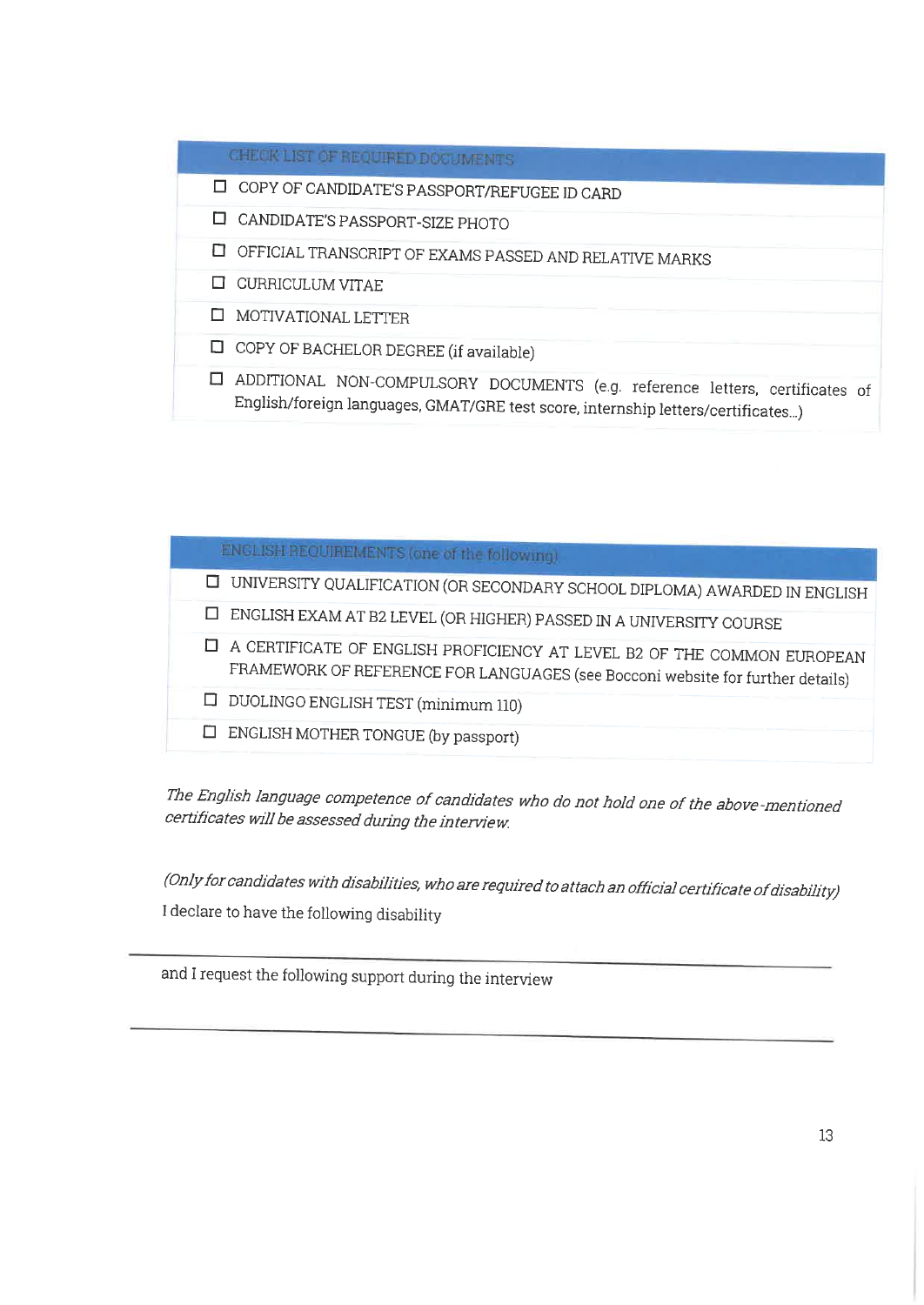I authorize the processing of the personal data reported above according to art. 13 of Legislative Decree 196/2003 and art. 13 GDPR (EU Regulation 2016/679) for the sole purpose of personnel research and selection. I give consent to publish my refugee ID card number or ration card number of my PoR, instead of my full name, in the final list of candidates admitted to the project on the website: https://universitycorridors.unhcr.it

I hereby declare to accept without reserve all the terms and condition specify in **the UNICORE 4.0 Call for applications for 2 study grants and welcome services for refugee students registering for Master of Science Programs taught** in **English at Bocconi University, for the Academic Year 2022-** 23.

I also declare to promptly inform the University about any change in the provided data.

Rid Sarants **UNIVçRSITA' COMMERCIALE "LUIGI BOCCONI' MANAGING DIRECTOR** *(Riccardo Taranto)* 

*(Place and date)* **MILAN, MARCH 29 2022 SIGNATURE**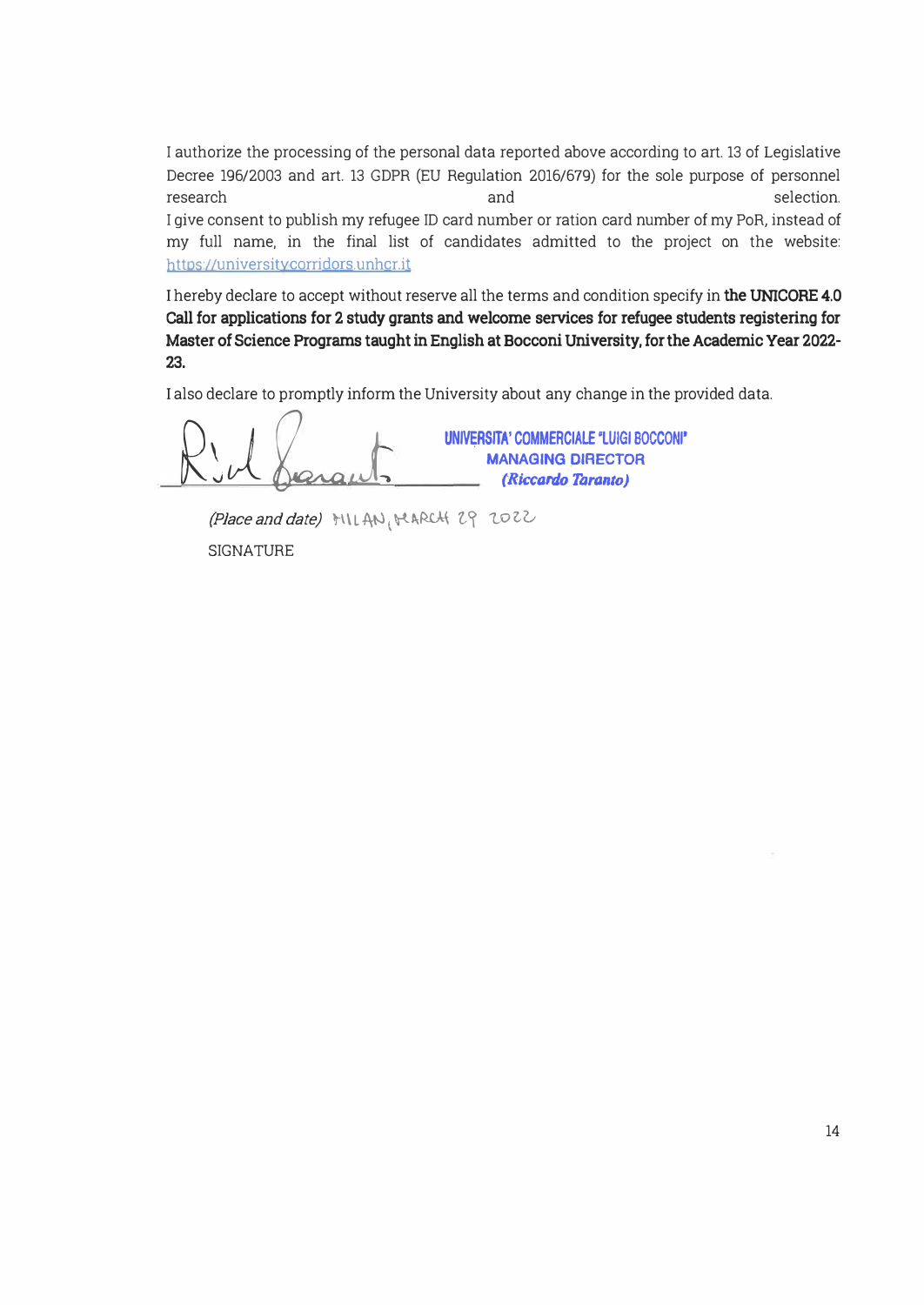#### **ATTACHMENT 2**



# Il Ministro dell'Istruzione, dell'Università e della Picerca

#### Allegato 5 - Tabella di conversione dei Titoli stranieri

#### Valutazione esami

I candidati che hanno conseguito esami di laurea in una Università straniera hanno a disposizione sul sito http://www.universitaly.it/ un sistema di conversione dei voti ottenuti sulla base della seguente formula:

|  | $\text{Voto} =$ | $\frac{\text{V-Vmin}}{\text{Vmax-Vmin}}$ (lmax – lmin) + lmin |
|--|-----------------|---------------------------------------------------------------|
|--|-----------------|---------------------------------------------------------------|

V= Voto da convertire

Vmin=Voto minimo per la sufficienza nell'Università di provenienza Vmax= Voto massimo nell'Università di provenienza Imin= Voto minimo per la sufficienza nelle Università Italiane (= 18/30) Imax= Voto massimo nelle Università Italiane (=30/30)

Per le valutazioni su scala qualitativa si fa riferimento alla seguente scala di conversione:

| Valutazione da convertire | Voto |  |
|---------------------------|------|--|
|                           |      |  |
|                           |      |  |
|                           |      |  |
|                           |      |  |
|                           |      |  |

#### **COURTESY TRANSLATION:**

Ministry of Education, University and research Attachment 5 - conversion table for foreign titles

**Evaluation of exams grades** 

Candidates who hold a title conferred by a foreign University can refer to the conversion system available on the website www.universitaly.it. The conversion system is obtained using the following mathematical formula:

GRADE: G-Gmin/Gmax-Gmin \* (Imax-Imin) + Imin

Where: